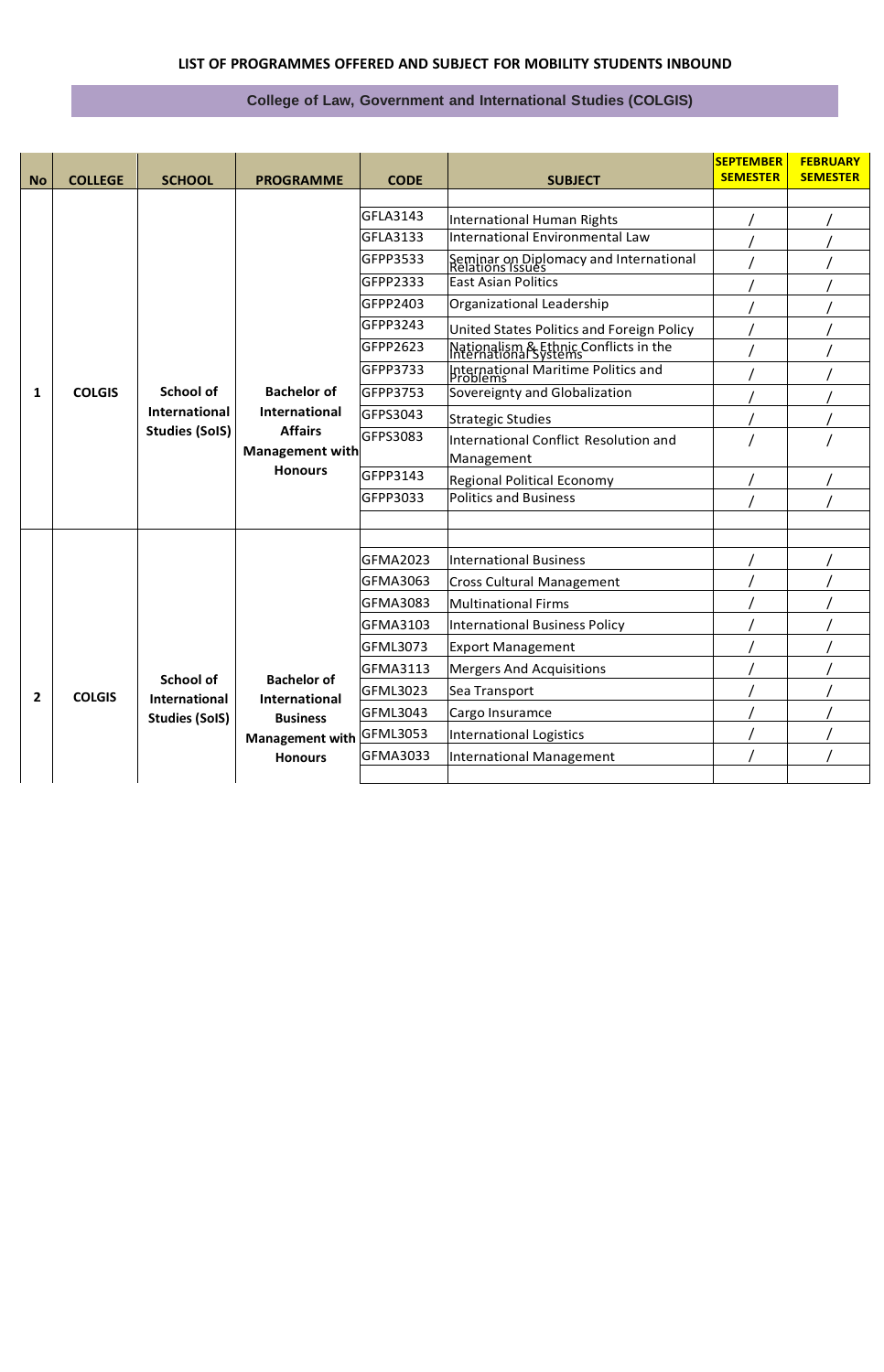|   |               |                                         |                                                                        | GLUE2113        | Undang-Undang Perniagaan                                               |  |
|---|---------------|-----------------------------------------|------------------------------------------------------------------------|-----------------|------------------------------------------------------------------------|--|
|   |               |                                         |                                                                        | GLUE3053        | Undang-Undang Siber                                                    |  |
|   |               |                                         |                                                                        | <b>GLUE3133</b> | Undang-Undang Harta Perindustrian                                      |  |
|   |               |                                         |                                                                        | <b>GLUE2073</b> | Undang-Undang Transaksi Islam                                          |  |
| 3 | <b>COLGIS</b> | School of                               | <b>Bachelor of Law</b>                                                 | GLUP1043        | Skil Perundangan dan Kaedah Penyelidikan                               |  |
|   |               | Law (SoL)                               | with Honours                                                           |                 |                                                                        |  |
|   |               |                                         |                                                                        | GLUP3093        | Undang-Undang Antarabangsa Awam                                        |  |
|   |               |                                         |                                                                        |                 |                                                                        |  |
|   |               |                                         |                                                                        | GMGA1013        | Introduction to Public Administration                                  |  |
|   |               |                                         |                                                                        | GMGA1024        |                                                                        |  |
|   |               |                                         |                                                                        | GMGA2013        | Politics and Administration                                            |  |
|   |               |                                         |                                                                        |                 | <b>Malaysian Constitution</b>                                          |  |
|   |               |                                         |                                                                        | GMGA2023        | <b>Public Policy</b>                                                   |  |
|   |               |                                         |                                                                        | <b>GMGA2033</b> | <b>Ethics for Public Administrators</b>                                |  |
|   |               |                                         |                                                                        | GMGF1013        | <b>Economics for Public Management</b>                                 |  |
|   |               |                                         |                                                                        | GMGF2014        | Economics & Development                                                |  |
|   |               |                                         |                                                                        |                 | Pre-requisite: GMGF1013 Economics For                                  |  |
|   |               |                                         |                                                                        | GMGF2033        | <b>Public Management</b><br>Policy and FISCAL Analysis                 |  |
|   |               |                                         |                                                                        |                 | Pre-requisite: GMGF1013 Economics For                                  |  |
|   |               |                                         |                                                                        |                 | <b>Public Management</b>                                               |  |
|   |               |                                         | <b>Bachelor of Public</b>                                              | GMGA3063        | Comparative Public Administration Pre-                                 |  |
| 4 | <b>COLGIS</b> | School of                               | Management with<br><b>Honours</b>                                      |                 | requisite: None                                                        |  |
|   |               | Government                              |                                                                        | GMGM3023        | Leadership in Public Management Pre-                                   |  |
|   |               | (SoG)                                   |                                                                        |                 | requisite: None                                                        |  |
|   |               |                                         |                                                                        | GMGM2023        | Human Resource Management in the                                       |  |
|   |               |                                         |                                                                        |                 | Public Sector Pre-requisite: None<br>Human Relations in Administration |  |
|   |               |                                         |                                                                        | GMGM3013        | Pre-requisite: GMGM2023 Personnel                                      |  |
|   |               |                                         |                                                                        |                 | Administration in Public Sector                                        |  |
|   |               |                                         |                                                                        | GMGM3043        | Organizational Development                                             |  |
|   |               |                                         |                                                                        |                 | Pre-requisite: 1. GMGM2023 Personnel                                   |  |
|   |               |                                         |                                                                        |                 | Administration in The Public Sector                                    |  |
|   |               |                                         |                                                                        |                 | 2. GMGM3013 Human Relations in<br>Administration                       |  |
|   |               |                                         |                                                                        | <b>GMGA3073</b> | Strategic Public Management Pre-                                       |  |
|   |               |                                         |                                                                        |                 | requisite: None                                                        |  |
|   |               |                                         |                                                                        |                 |                                                                        |  |
|   | <b>COLGIS</b> | <b>School of</b><br>Government<br>(SoG) | <b>Bachelor of</b><br><b>Development</b><br>Management<br>with Honours |                 |                                                                        |  |
|   |               |                                         |                                                                        | GMJA1013        | Introduction to Social Science Pre-<br>requisite: None                 |  |
|   |               |                                         |                                                                        | GMJG2023        | <b>Development Politics</b>                                            |  |
|   |               |                                         |                                                                        | GMJP3123        | Land Development Administration                                        |  |
|   |               |                                         |                                                                        | GMJP3153        | <b>Computer Applications in Development</b>                            |  |
|   |               |                                         |                                                                        |                 | Management                                                             |  |
|   |               |                                         |                                                                        | GMJT1013        | Third World Development Theory                                         |  |
|   |               |                                         |                                                                        | <b>GMJT2013</b> | Sociology of DevelopmentPre-requisite:                                 |  |
|   |               |                                         |                                                                        |                 | None                                                                   |  |
| 5 |               |                                         |                                                                        | GMJT2023        | Theory and Concept Development IN                                      |  |
|   |               |                                         |                                                                        |                 | <b>DEVELOPMENT MANAGEMENTPre-</b>                                      |  |
|   |               |                                         |                                                                        | GMJT2043        | requisite                                                              |  |
|   |               |                                         |                                                                        |                 | Methods in Preparing Development Plans                                 |  |
|   |               |                                         |                                                                        | <b>GMJT2054</b> | Pre-requisite: None                                                    |  |
|   |               |                                         |                                                                        |                 | Urbanization and Industrilization Pre-<br>requisite: None              |  |
|   |               |                                         |                                                                        | GMJT2063        | Philosophy of DevelopmentPre-requisite:                                |  |
|   |               |                                         |                                                                        |                 | <b>None</b>                                                            |  |
|   |               |                                         |                                                                        | GMJT3113        | Environmental Administration Pre-                                      |  |
|   |               |                                         |                                                                        |                 | requisite: None                                                        |  |
|   |               |                                         |                                                                        | GMJT3124        | <b>Regional Development</b>                                            |  |
|   |               |                                         |                                                                        |                 |                                                                        |  |